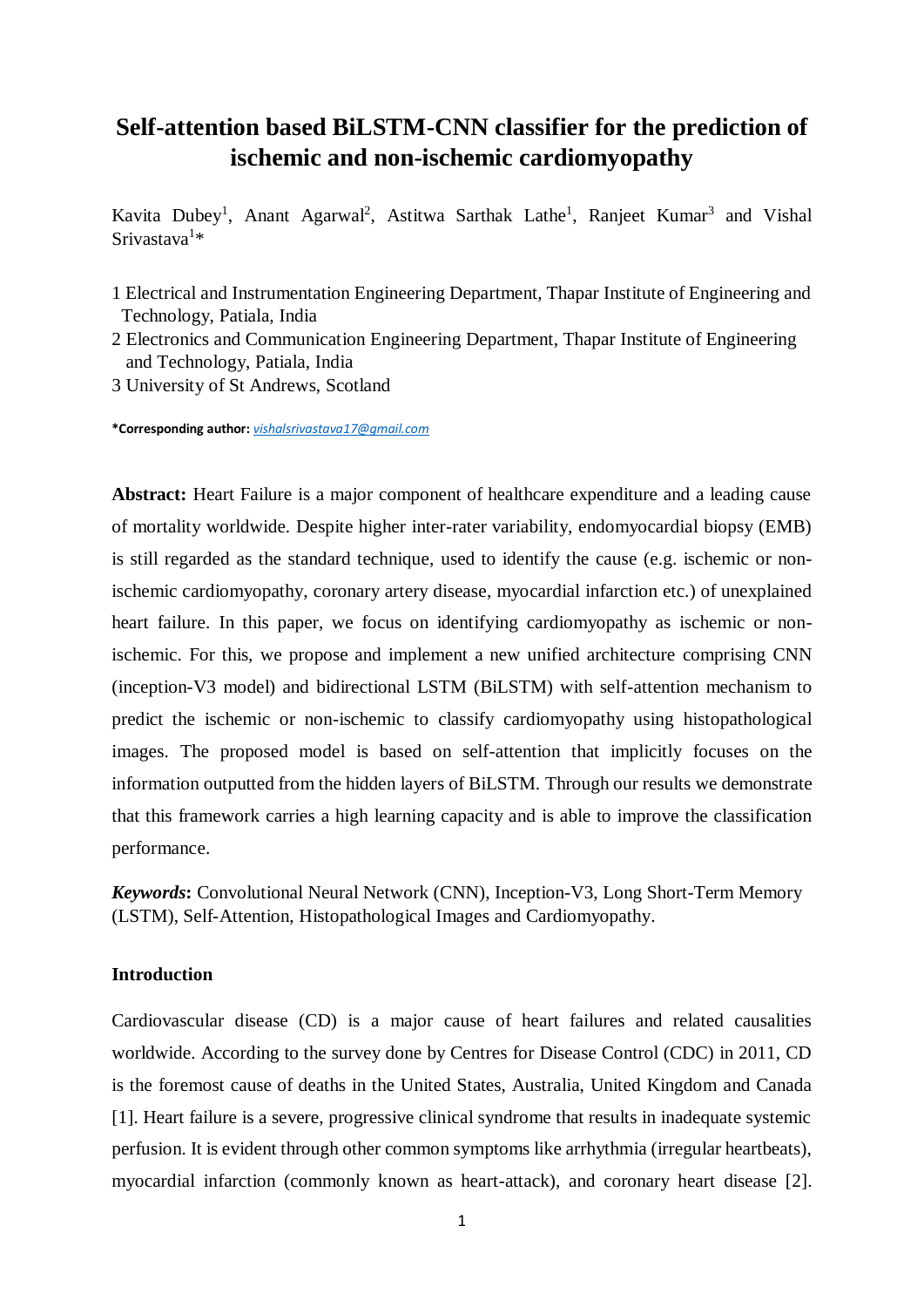Cardiomyopathy is responsible for approximately one third of all clinical heart failure cases. It is a disease related to hardening of the heart muscle that leads to heart failure in several cases [3]. Depending upon the underlying cause, cardiomyopathy has been further divided into two categories: ischemic and non-ischemic cardiomyopathy [4]. Ischemic and idiopathic dilated cardiomyopathy (a type of non-ischemic cardiomyopathy) are the two most common causes of heart failure with left ventricular systolic dysfunction, the only definite treatment being the heart transplant. Ischemic cardiomyopathy is a coronary heart disease caused by left ventricle dysfunction due to chronic absence of oxygen to the heart muscle. On the other hand, nonischemic cardiomyopathy is not caused by coronary artery disease and is often associated with organ illnesses and exhibits common symptoms such as; breathlessness, sweating, fast breathing, high level of fatigue etc. [5]. The gold standard method for the differentiation between ischemic and non-ischemic cardiomyopathy is coronary angiography [6]. However, due to its high cost and invasive nature, it is not feasible to analyze all patients with systolic heart failure by coronary angiogram. In order to prevent unnecessary coronary angiography, it would be very useful to be able to differentiate patients suffering from non-ischemic cardiomyopathy non-invasively with adequate precision. Non-invasive techniques such as thallium scintigraphy are costly, while dobutamine-stressed echocardiography is techniciandependent and is not accessible in general [6-8]. The other non-invasive imaging modalities like compute tomography (CT), magnetic resonance imaging (MRI) are preferred choices because of improved image quality and diagnostic accuracy [7-12]. In addition to CT and MRI, an endomyocardial biopsy (EMB) is considered in some instances complementary; or is the only procedure for diagnosing both ischemic and non-ischemic conditions in unexplained cardiomyopathy cases [13-15]. The EMB based diagnostics, depends upon the conviction of pathologists and hence there is an ample room for inter-rater variability [16]. The quantitative interpretation of pathology images is very important for an accurate diagnosis [17]. At present, quantitative analysis in a standardized clinical environment is a time-consuming affair and carries high inter-rater variability, and so an automated quantification algorithm fostering diagnostic outcomes with universal acceptability is urgently required.

Recent, burgeoning and successful applications of deep learning in the field of medicine and digital pathology demonstrate its effectiveness in learning hidden patterns that may not be visible by human examination [16]. In fact, deep learning architectures have been shown to be successful in the automated classification and segmentation of disease in digital histopathology [17]. The benefit of models based on deep learning is that they become familiar with the most appropriate representation progressively, as part of the training process. However, in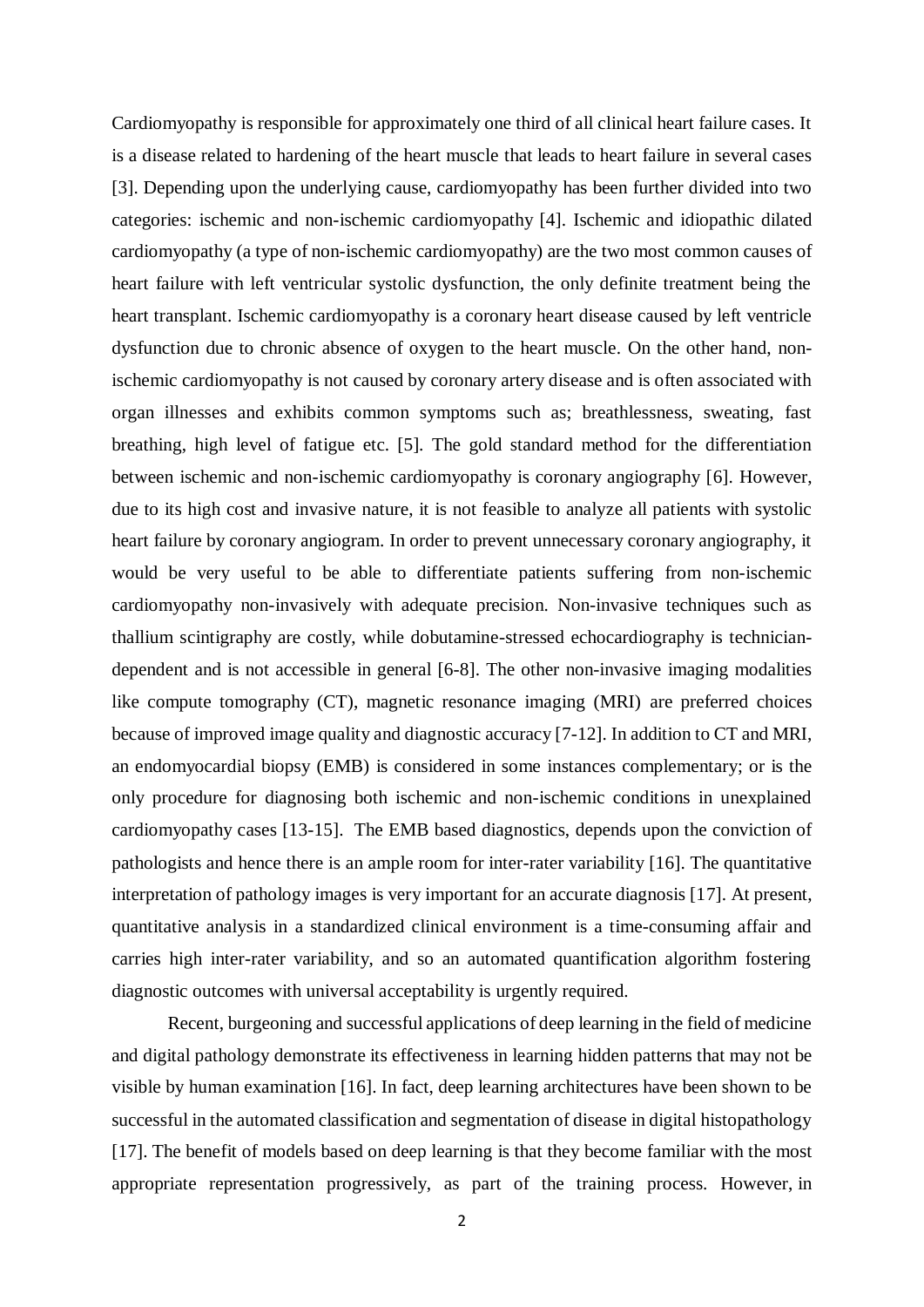the traditional CNN's output layer is fully connected to the hidden layer, but it includes inefficient or multiple kernel that extract the same or trivial information repeatedly from input data [17]. To improve the accuracy further, network can be enlarged by adding more kernels, convolutional layers, and pooling layers, but it will increase the computational cost and also there is a chance of overfitting [18, 19]. LSTM is more appropriate for handling timedependence problems [20]. It can filter and fuse the empty input, similar information, and irrelevant information extracted from the convolutional kernels, so that the effective and relevant information can be stored for a long time in the state cell. Benefit of a memory cell and controlling gates is that it prevents the gradient from vanishing too quickly, thereby propagating information without loss [21-23]. But LSTM only exploits the preceding or past information. BiLSTM is an advancement of LSTM in which forward hidden layer is combined with backward hidden layer, that can access both the preceding and subsequent information. The vector representation of high intra-variability and sparsity causes histopathological images of high-dimensional vector [24]. The high-dimensional vector acting as the BiLSTM input will raise the number of network parameters thus making it harder to optimize the network. The convolution operation reduces the dimensionality of the data [25-27]. Although, BiLSTM with CNN can obtain the contextual information, but it can't focus on the relevant information extracted from contextual information [28]. The attention mechanism by setting the distinct weights can highlight the important information from the acquired information. The mechanism of attention is an efficient method which enables a model to pay more attention to significant information. The integration of BiLSTM-CNN with self-attention mechanism can further enhance the performance of the model.

In this manuscript, we report a novel framework based on Inception-V3 (an example of CNN) and BiLSTM with self-attention for the prediction of ischemic and non-ischemic cardiomyopathy. The proposed framework has an intrinsic self-attention ability, i.e., using the feature maps acquired from high-layers as the attention mask of a lower layers, rather than learning the attention mask with additional layers. Results reveal that the proposed model attain high performance with histopathology images than the conventional CNN approach.

## **Methodology**

**Preparation of Input Image:** Images of the size 96 x 96 pixels are considered as an input image to the network. High-resolution histopathological images which can be easily annotated by the pathologist are used to generate a binary mask. The approach is associated with binary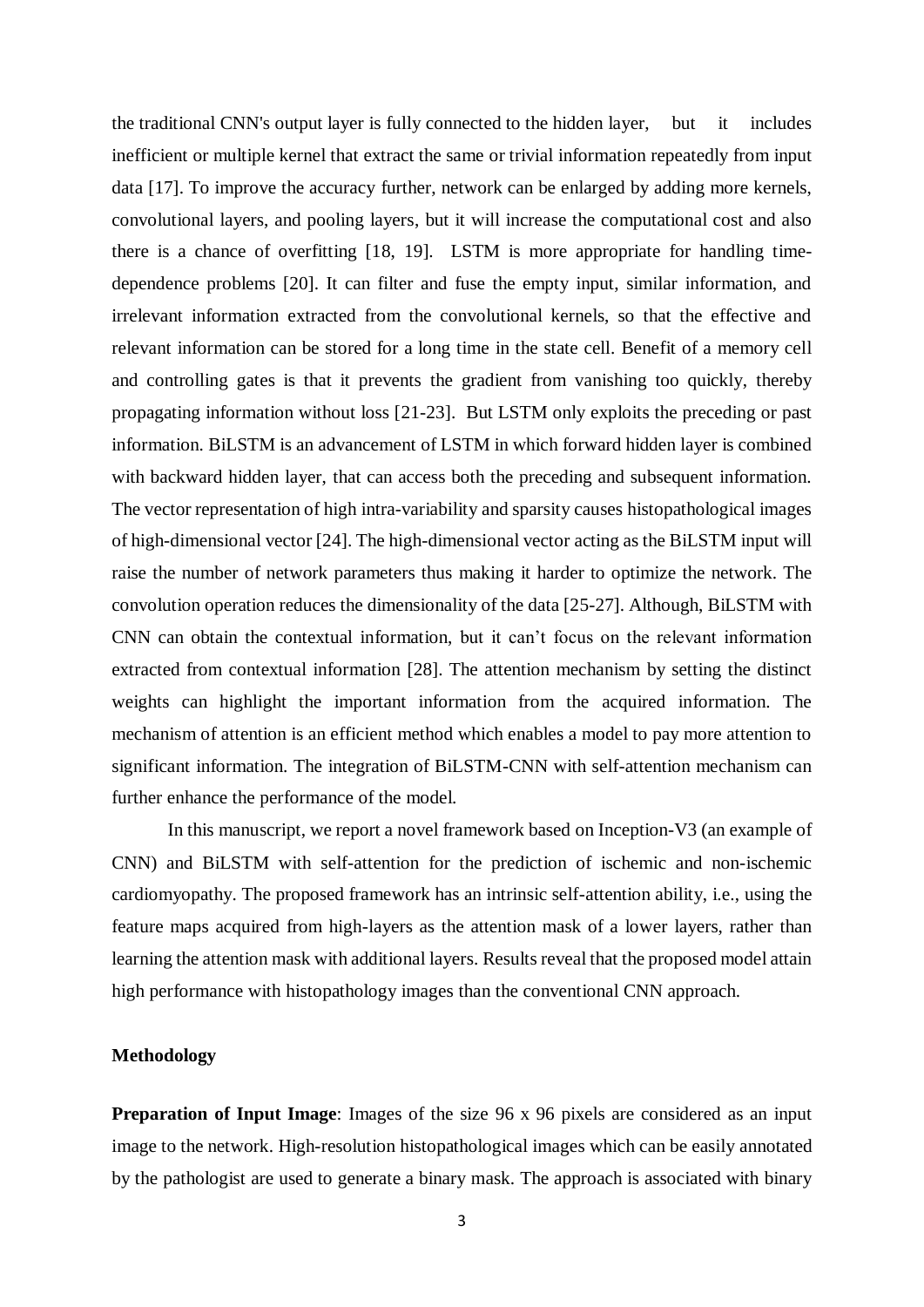image categorization, for each case features like textural properties, colour or spatial features. In our binary mask, '1' is assigned to ischemic cardiomyopathy and '0' is assigned to nonischemic cardiomyopathy. The dataset was split randomly, i.e., 65 images were used for training, and 29 images were held out as an independent test set.



**Fig. 1** (a) Ischemic and (b) Non-ischemic histopathology images of heart.

**Model Description:** The **s**tructure of the model presented in this manuscript was implemented in KERAS. The architecture of the model consists of Inception-V3, BiLSTM cells and selfattention mechanism, and FCNN as shown in the Fig. 2. Input to the inception-V3 module is an image of the size 96 x 96 pixels. Inception-V3 (an example of CNN) consists of convolutional layers that extract features from the input images. The goal of the inception module is to work as "multi-level feature extractor" by computing  $1\times1, 3\times3$ , and  $5\times5$  convolutions within the same module of the network. A reduction in the number of features involved without the loss of information allows CNN to generate an appropriate representation of the dataset. Along the channel dimensions, the output of these filters is stacked before being fed into the next layer of the network. To avoid the problem of overfitting, convolutional layers are followed by dropout layers during training with dropping probability of 0.5 and Kernel regularization is done by using L2 regularization with  $\lambda$ = 0.01 [24]. Further, data augmentation is used to enlarge the size of datasets as well as to ameliorate the overfitting issue [25]. We perform augmentation by flipping, rotation and zoom scaling without altering the actual features of the images. Padding is done to ensure the input and output are of the same size. *Tanh* function is used as activation functions in all the layers of the inception-V3 network. Adam optimizer with a learning rate of 0.0001 and the decay-rate of 0.000001 is used as an optimizing function for the proposed model. The model is trained until convergence is achieved. Reshaping process is required before giving the output of CNN as an input to the BiLSTM. Inception-V3 have 2-D representation at its output that is reshaped to 1D array before passing the output to BiLSTM, which accepts 1D in its input. The memory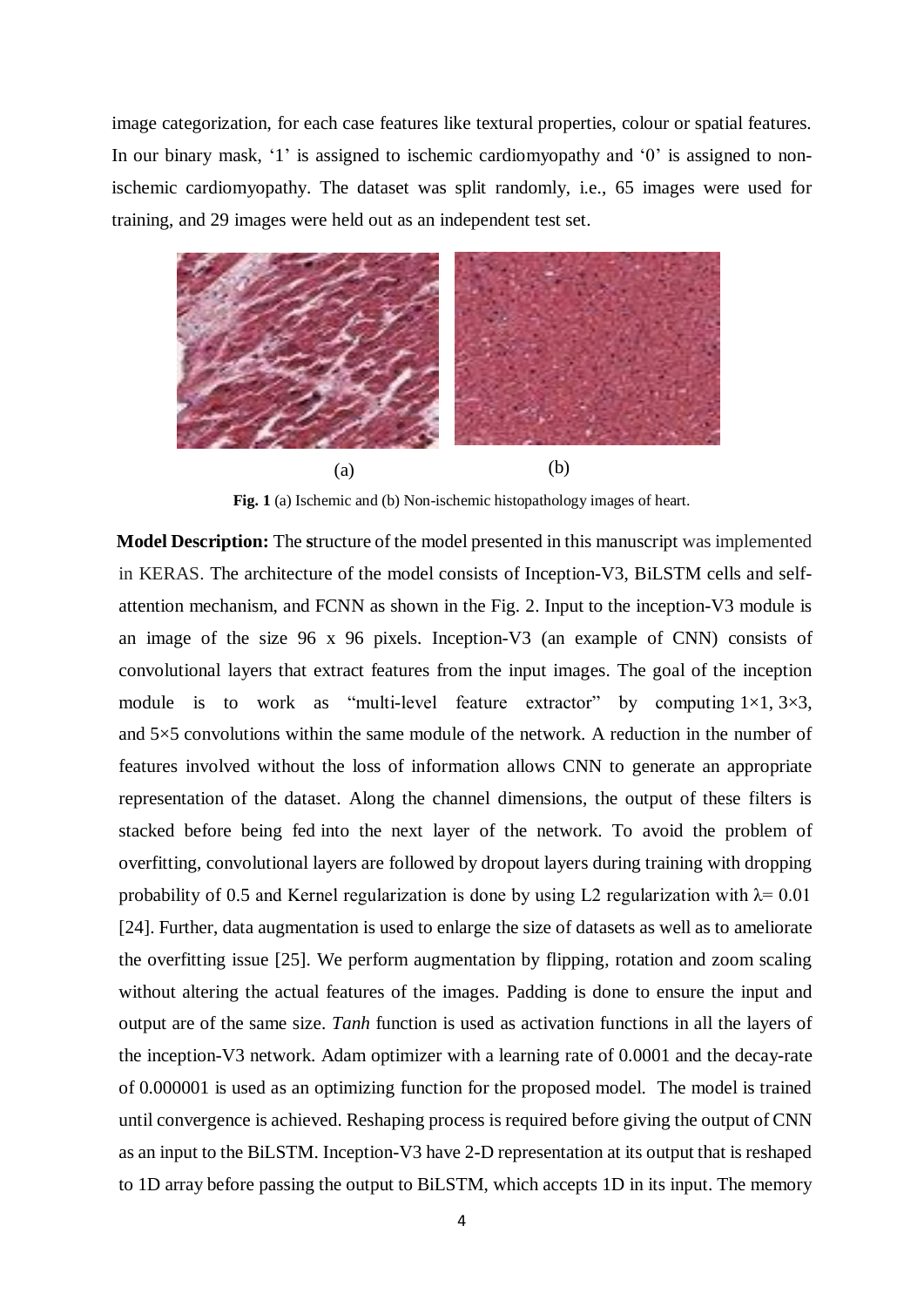cell of BiLSTM stores the feature information extracted from inception-V3 during current and previous training iterations that is accessed by different controlling gates (like input gate, output gate, forget gate) [26-28]. In the proposed model, the input to the BiLSTM is a 1D array of size 1 x 2048. By knowing the input, past, future states of its local neighbours, Bi-LSTM can predict the present state. Dropout of 0.5 is applied on the Bi-LSTM layer (input, output as well as on the image representation vector).



Fig.2. Architecture of the proposed model, L & L': Convolutional Layers.

 A process called self-attention mechanism is performed on the output of BiLSTM to obtain self-attention map. It executes 'attention process' at every position of the input sequence. The attention process is carried out by computing a context vector for a decoder that contains the most useful information from all hidden states of the encoder, with an averaging of weights done on. A self-attention model with a 1-layer stacked configuration has been implemented in the network structure. It works with the aim to find an effective classification in terms of accuracy, sensitivity and specificity. Query, key and value are the three vectors on which selfattention model works. The vectors can be created by applying learned linear projections. The output of the BiLSTM is taken as an input to the self-attention model. To obtain the query, key, and value, three feedforward layers were used. For 1-layer stacked configuration the process needs no repetition. Attention width of 256 is used and Sigmoid is used as an activation function in the self-attention mechanism. By averaging out the last layer (output)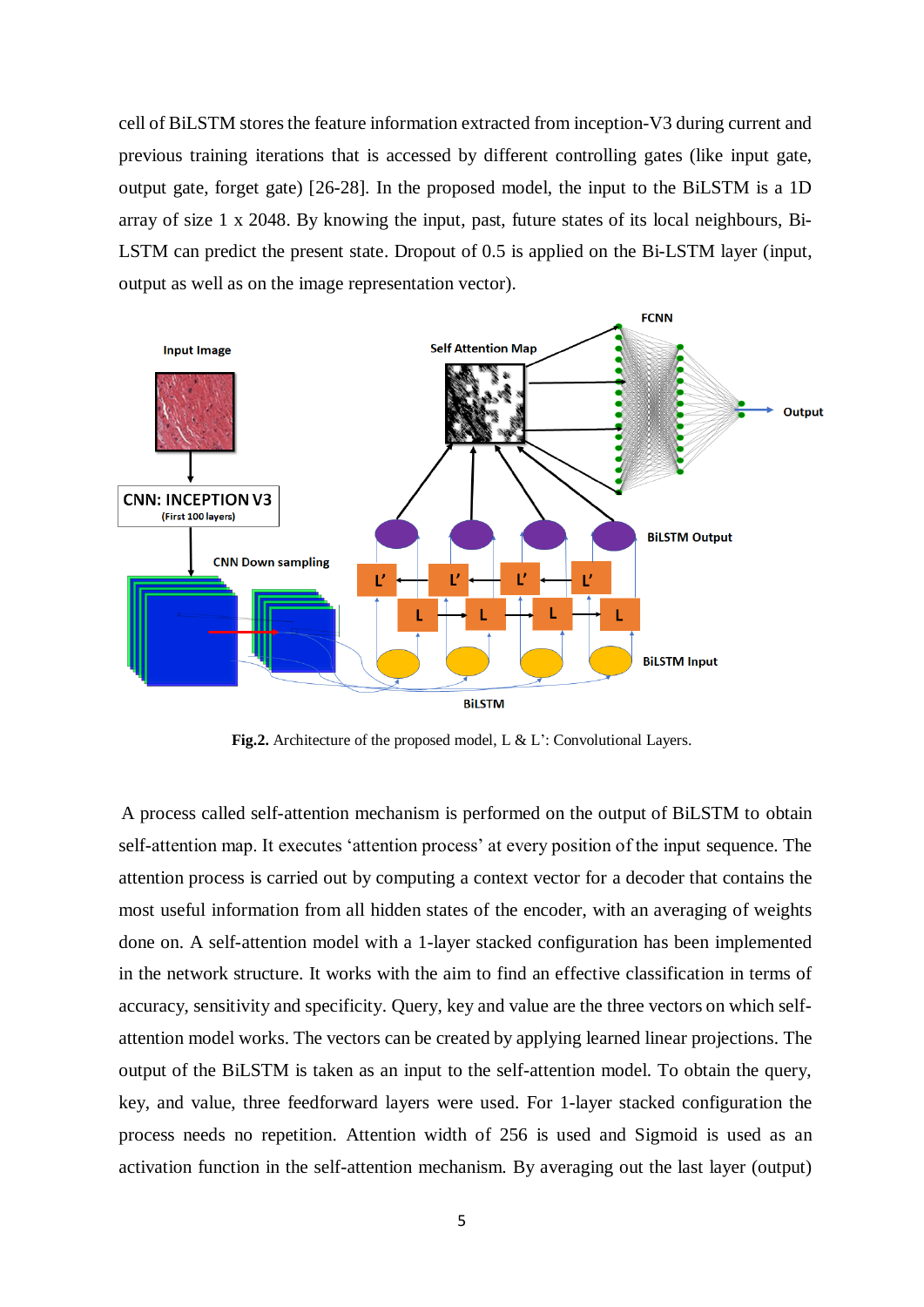of self-attention and the results passed through feed-forward layer, a self-attention map is created, which will be used for future classification. In the end, the image representative vector passes through the dense layer. *Tanh* is used by all feed-forward layers as an activation function and the final prediction is achieved using the SoftMax function.

All the experiments were executed on single GTX1080 Ti, with a 3.3 GHz and 32 Gb RAM and i7 processor. The model was implemented in KERAS 2.0.8 with Tensorflow 1.7 backend, using cuDNN 5.1.5 and CUDA 9.1.

#### **Results & Discussion**

The dataset is downloaded from https://idr.openmicroscopy.org/webclient/?experimenter=-1 [29], which consists of left ventricular heart tissue histopathology images obtained by carrying out EMB on patients, with end-stage heart failure who are clinically diagnosed as suffering from either as ischemic cardiomyopathy or non- ischemic cardiomyopathy. The dataset consists of both male and female patients. The average age of patients suffering from end-stage heart failure is  $53.4 \pm 15.3$  years. The proposed self-attention based BiLSTM-CNN was used for an automated classification cardiomyopathy. In order to achieve so, we first differentiate the ischemic and non- ischemic cardiomyopathy images. The total size of the samples is 94, in which 51 samples were diagnosed as suffering from ischemic and 43 samples were determined to be suffering from non-ischemic cardiomyopathy. 65 images were used to train the networks, and 29 images were used to test the networks. The performance of the models was evaluated in terms of accuracy, sensitivity, and specificity.

Although, self- attention is used to generate attention aware features by using attention modules consisting of feed-forward structures. Attention aware features are directly dependent on depth (i.e. the depth of the sample used) which changes as depth increases. At each stage, the mean absolute response of the output layer is calculated for a better understanding of selfattention model. In the proposed model, we used attention one time for evaluation of images. The self-attention mechanism is used to store relevant information by suppressing the noise. It makes optimization much easier and also helps in classifying the represented features. This technique is applied to train the network required for assessment. Thus, a new classifier model was developed using a pre-trained network (both inception-V3 and LSTM) that worked more effectively in differentiating histopathological images based on deep learning algorithm selfattention mechanism. Figures 3 (a) and (b) show the performance curves of accuracy vs epoch and loss vs epoch, of the proposed model during for the training dataset respectively. By using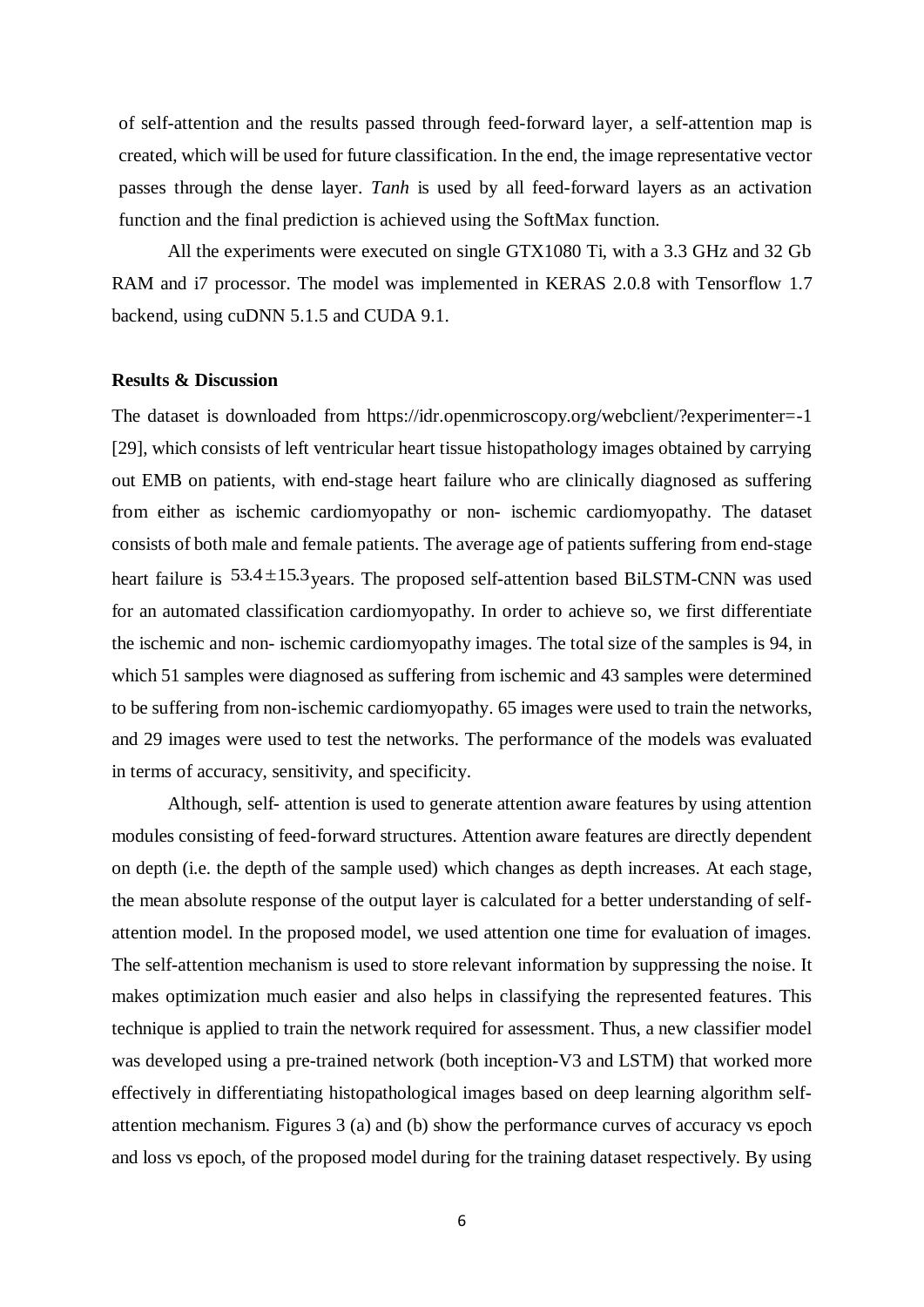adequate number of classified images during training the accuracy of the proposed model can reach 95.38 % for the training datasets while discriminating ischemic and non-ischemic images based on histopathology images.

To compare the performance of the proposed model two other models were also trained on the given datasets. An inception-V3 model, inception-V3 with LSTM and the proposed based on inception-V3 with BiLSTM and self-attention were trained and tested [30, 31]. Table 1 shows the comparative performance metrics of the different models on the training datasets. The proposed model has a better performance as compared to other conventional CNN models such as inception-V3 and inception-V3 with LSTM and in terms of accuracy, sensitivity and specificity to predict the cardiac outcome.

| <b>Model</b>                 | <b>Accuracy</b> | <b>Sensitivity</b> | <b>Specificity</b> |
|------------------------------|-----------------|--------------------|--------------------|
| Inception-V3                 | 92.30 %         | 93.75 %            | 90.90 %            |
| Inception- $V3 + LSTM$       | 93.84 %         | 93.93 %            | 93.75 %            |
| Proposed Model (Inception-V3 | 95.38 %         | 96.87 %            | 93.93 %            |
| $+ BiLSTM + Self-Attention)$ |                 |                    |                    |

**Table 1**. Performance metrics of different models on the training datasets of H&E stained images.



**Fig. 3.** (a, b) Performance curves of accuracy vs epochs and loss vs epochs for the training dataset, respectively of the proposed model (self-attention with BiLSTM-CNN).

The proposed model achieved 93.10 % accuracy, 93.33% sensitivity and 86.66 % specificity for the testing dataset. Our results reveal that we achieved a much better performance from the proposed model as compared to other two models based on CNN and CNN-LSTM on the small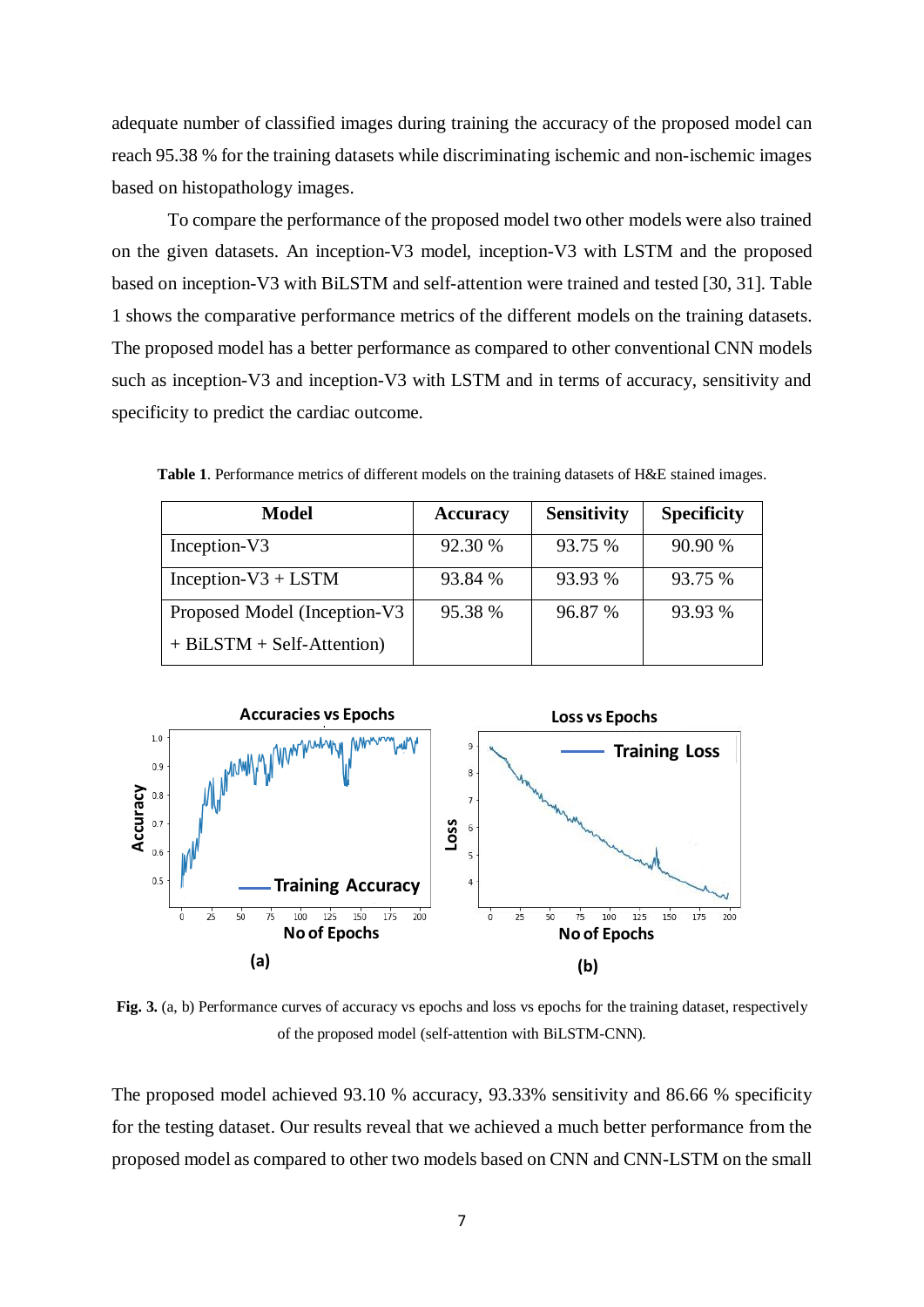training dataset. Figure 4 shows histopathological images that were misclassified from all the models including the proposed one. Figure 4 (a, b) are misclassified as ischemic and nonischemic cardiomyopathy, respectively. The primary reason for the network failure is that sometimes heart tissues have both ischemic and non-ischemic characteristic of cardiomyopathy, as a significant region of heart tissues is influenced by both coronary artery disease as well as some dysfunctional organs. This makes the classification between ischemic and non-ischemic cardiomyopathy hard for the network as well as pathologists.



**Fig. 4.** Evaluation of misclassified histopathological images.

# **Conclusion**

The proposed model demonstrates promising results and outperforms the state-of-the-art deep learning models for an automatic classification of ischemic and non-ischemic cardiomyopathy using histopathological images. The model is an integration of CNN (inception-V3) with BiLSTM and self-attention map; it improves the accuracy of classification even when trained on a small dataset. Data analysis on the testing dataset, using the proposed model revealed that it has attained a high accuracy of 93.10 %, sensitivity 93.33 % and specificity of 86.66 % in classifying ischemic and non-ischemic images. Some misclassification has also been noted. In the assessment of cardiac failure more study is needed to fully assess the potential of deep learning in clinical practice and its implications.

**Disclosure:** The author declares that there are no conflicts of interest.

**Acknowledgement:** Authors gratefully acknowledge the financial assistance from Science Engineering and Research Board, Government of India for the Project No. EMR/2016/000677.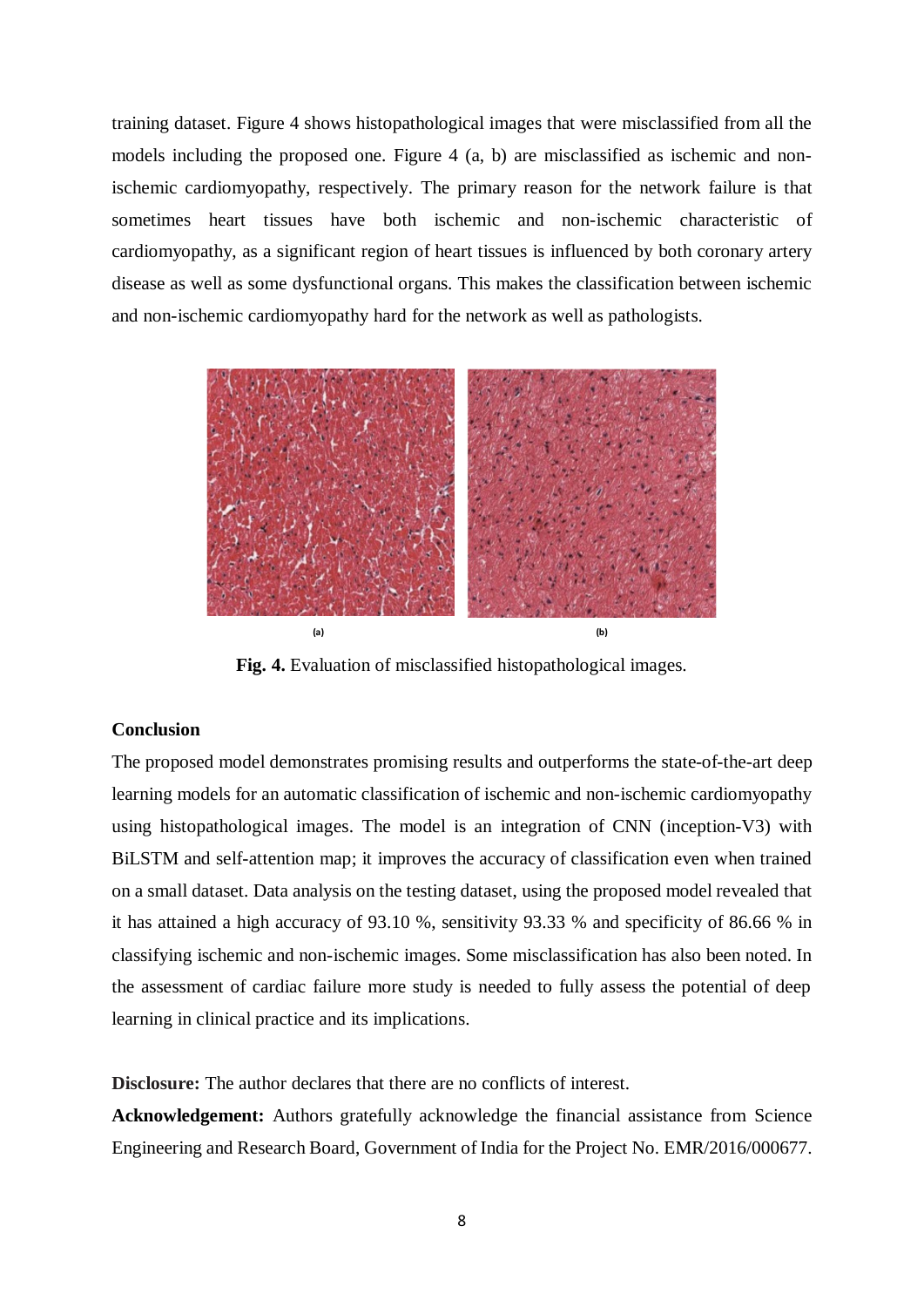#### **REFERENCES**

[[1] Kochanek KD, Xu J, Murphy SL, Minino AM, Kung HC. Deaths: final data for 2009. Natl Vital Stat Rep.  $2011: 60(3):1 \pm 116$ . Epub  $2011/12/29$ .

[2] Geleijnse ML, Elhendy A, Van Domburg RT et al., "*Cardiac imaging for risk stratification with dobutamine atropine stress testing in patients with chest pain*", *Circulation*, 137–47, 96, 1997.

[3] Falk RH., "Diagnosis and management of the cardiac amyloidosis", *Circulation*, 2047–60, 112, 2005.

[4] Beltrami CA, Finato N, Rocco M, Feruglio GA, Puricelli C, Cigola E, et al., "Structural basis of end-stage failure in ischemic cardiomyopathy in humans", *Circulation*, 151–63, 89(1), 1994.

[5] Dubrey SW, Burke MM, Hawkins PN, Banner NR., "Cardiac transplantation for amyloid heart disease: The United Kingdom experience", *J Heart Lung Transplant,* 1142–53, 23, 2004.

[6] Gu¨nalp B, Dokumaci B, Uyan C et al., "Value of dobutamine technetium-99m-sestamibi SPECT and echocardiography in the detection of coronary artery disease compared with coronary angiography", *J Nucl Med*, 889–94, 34, 1993.

[7] C. Rapezzi et al., "Diagnostic work-up in cardiomyopathies: bridging the gap between clinical phenotypes and final diagnosis. A position statement from the ESC Working Group on Myocardial and Pericardial Diseases", European Heart Journal, vol. 34, no. 19, pp. 1448-1458, 2012

[8] K. Ananthasubramaniam, R. Dhar and J. Cavalcante, "Role of multimodality imaging in ischemic and nonischemic cardiomyopathy", Heart Failure Reviews, vol. 16, no. 4, pp. 351-367, 2010

[9] Bax JJ, Poldermans D, Elhendy A et al., "Sensitivity, specificity, and predictive accuracies of various noninvasive techniques for detecting hibernating myocardium", *Curr Probl Cardiol*., 141–86, 26, 2001.

[10] Berry C, Kellman P, Mancini C, Chen MY, Bandettini WP, Lowrey T, et al., "Magnetic resonance imaging delineates the ischemic area at risk and myocardial salvage in patients with acute myocardial infarction", *Circ Cardiovasc Imaging*, 527–35, 3(5), 2010.

[11] Fieno DS, Kim RJ, Chen EL, Lomasney JW, Klocke FJ, Judd RM. "Contrast-enhanced magnetic resonance imaging of myocardium at risk: distinction between reversible and irreversible injury throughout infarct healing", *J Am Coll Cardiol*., 1985–91, 36(6), 2003.

[12] Carlsson M, Ubachs JF, Hedstrom E, Heiberg E, Jovinge S, Arheden H. "Myocardium at risk after acute infarction in humans on cardiac magnetic resonance: quantitative assessment during follow-up and validation with single-photon emission computed tomography",

[13] Ardehali H, Kasper EK, Baughman KL., "Diagnostic approach to the patient with cardiomyopathy: whom to biopsy", *Am Heart J*., 149, 7(12), 2012.

[14] Sloan KP, Bruce CJ, Oh JK, Rihal CS., "Complications of echocardiography-guided endomyocardial biopsy", *J Am Soc Echocardiogr*., 2009; 321-324, 22(3), 2009.

[15] Ghaznavi, F., Evans, A., Madabhushi, A., and Feldman, M., "Digital imaging in pathology: Whole-slide imaging and beyond," *Annual Review of Pathology: Mechanisms of Disease*, 331–359, 81(1), 2013.

[16] Bengio, Y., Courville, A., and Vincent, P., "Representation learning: A review and new perspectives," *IEEE Transactions on Pattern Analysis and Machine Intelligence,* 1798–1828, 35(8), 2013.

[17] Cruz-Roa, A., Arevalo, J., Madabhushi, A., and Gonzalez, F., "A deep learning architecture for image representation, visual interpretability and automated basal-cell carcinoma cancer detection," *in Medical Image Computing and Computer-Assisted Intervention*, 403–410, 2013.

[18] Jurgen Schmidhuber, "Learning complex, extended sequences using the principle of history compression", *Neural Computation*, 234–242, 4(2), 1992.

[19] Geoffrey E. Hinton, Simon Osindero, and Yee-Whye Teh., "A fast learning algorithm for deep belief nets", *Neural computation*, 1527–1554, 18(7) 2006.

[20] Sepp Hochreiter and Jurgen Schmidhuber, "Long short-term memory", *Neural Computation*, 1735– 1780, 9(8), 1997.

[21] S. Hochreiter and J. Schmidhuber. "Long short-term memory", *Neural Computation*, 1735–1780, 9(8), 1997.

[22] A. Graves., "Generating sequences with recurrent neural networks", *arXiv preprint arXiv*:1308, 8(50), 2013. [23] Y. Bengio, I. Goodfellow, and A. Courville. Deep Learning. Book in preparation for MIT Press, 2015.

[24] Felix A. Gers, Jurgen Schmidhuber, and Fred Cummins, "Learning to forget: Continual prediction with " LSTM", *In ICANN*, 850–855, 2, 1999.

[25] LeCun Y, Bengio Y, Hinton G., "Deep learning", *Nature*, 436-44, 521(7553) 2015.

[26] N. Srivastava, G. E. Hinton, A. Krizhevsky, I. Sutskever, R. Salakhutdinov, "Dropout: a simple way to prevent neural networks from overfitting," *Journal of Machine Learning Research*, 1929–1958, 15(1), 2014.